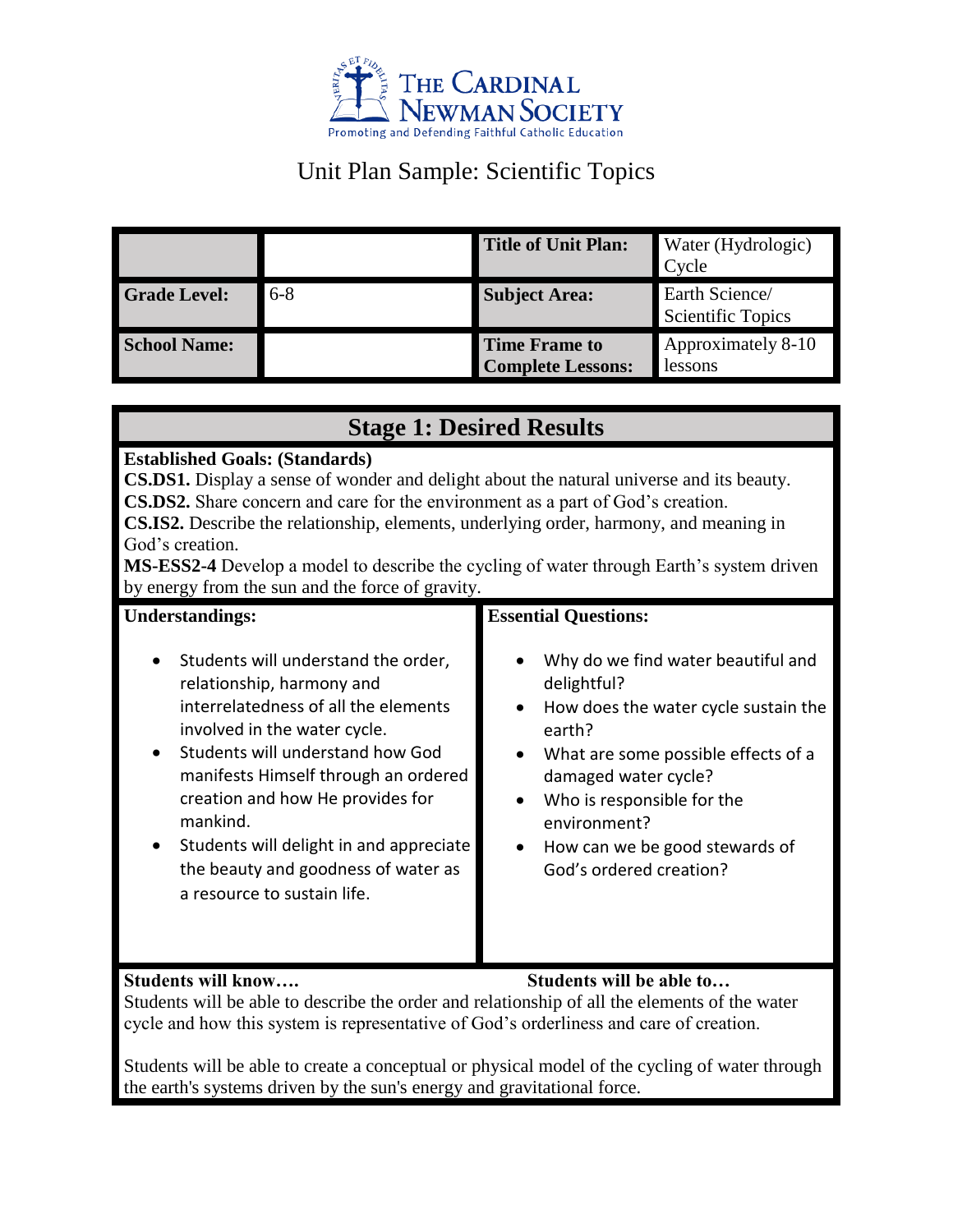Students will be able to share concern and care of the environment as a part of God's creation.

| $\beta$ tage $\mu$ . Assessment Evidence        |                                                |  |  |  |
|-------------------------------------------------|------------------------------------------------|--|--|--|
| <b>Performance Task(s):</b>                     | <b>Other Evidence:</b>                         |  |  |  |
| Students will be able to create a conceptual or | Formative assessments: informal observation    |  |  |  |
| physical model of the water cycle               | (pair/share activity); science journal entries |  |  |  |
| demonstrating how water changes its form        | with vocabulary and drawings. Quizzes. Exit    |  |  |  |
| when propelled by sunlight and gravity.         | slips. Completion of formative rubric for      |  |  |  |
| Physical models may be constructed using        | conceptual or physical model of water cycle.   |  |  |  |
| found or recycled materials. Conceptual         |                                                |  |  |  |
| models must fully describe the process of       | Summative:                                     |  |  |  |
| water changing its state as it moves through    | Scoring rubric for conceptual for physical     |  |  |  |
| the hydrologic cycle focusing on the effects of | model of the water (hydrologic) cycle.         |  |  |  |
| gravity and heat sources.                       | Test (to include assessment of NGSS            |  |  |  |
| Models may be constructed collaboratively by    | evidence for understanding of MS-ESS2-4:       |  |  |  |
| a small group or by an individual student.      | Connections.)                                  |  |  |  |
|                                                 |                                                |  |  |  |
| Commitment, as a class, to The Water Project    | Writing activity with scoring rubric: Students |  |  |  |
| or other project to reduce waste and conserve   | will explain the necessity of the water cycle  |  |  |  |
| water.                                          | and clean water and how it relates to God's    |  |  |  |
|                                                 | goodness and wisdom in His plan for            |  |  |  |
|                                                 | humanity.                                      |  |  |  |
|                                                 |                                                |  |  |  |
|                                                 |                                                |  |  |  |
|                                                 |                                                |  |  |  |

### Stage 2: Assessment Evidence

# **Stage 3: Learning Plan**

#### **Learning Activities: Selected (See NOTE at end of Stage 3: Learning Plan). Day 1 - 2:**

Discussion of the Care for Creation: Who is responsible for caring for creation? Has God simply left us as stewards or is He still involved? Why is care for our earth a requirement of the Catholic faith? How does caring for our environment show our care for God and our fellow man? How is man connected to his environment?

Students will have individual time to reflect on one (or all) of these questions and to answer them in their science journal prior to discussion.

### **Resources:**

USCCB. *Care for Creation*

[http://www.usccb.org/beliefs-and-teachings/what-we-believe/catholic-social-teaching/care](http://www.usccb.org/beliefs-and-teachings/what-we-believe/catholic-social-teaching/care-for-creation.cfm)[for-creation.cfm.](http://www.usccb.org/beliefs-and-teachings/what-we-believe/catholic-social-teaching/care-for-creation.cfm)

United Stated Catholic Conference. (1994). *Catechism of the Catholic Church*. "God creates an ordered and good world", CCC# 299 through to "God carries out His plan: Divine providence", CCC #302 and CCC#306.

**++++++++++++++**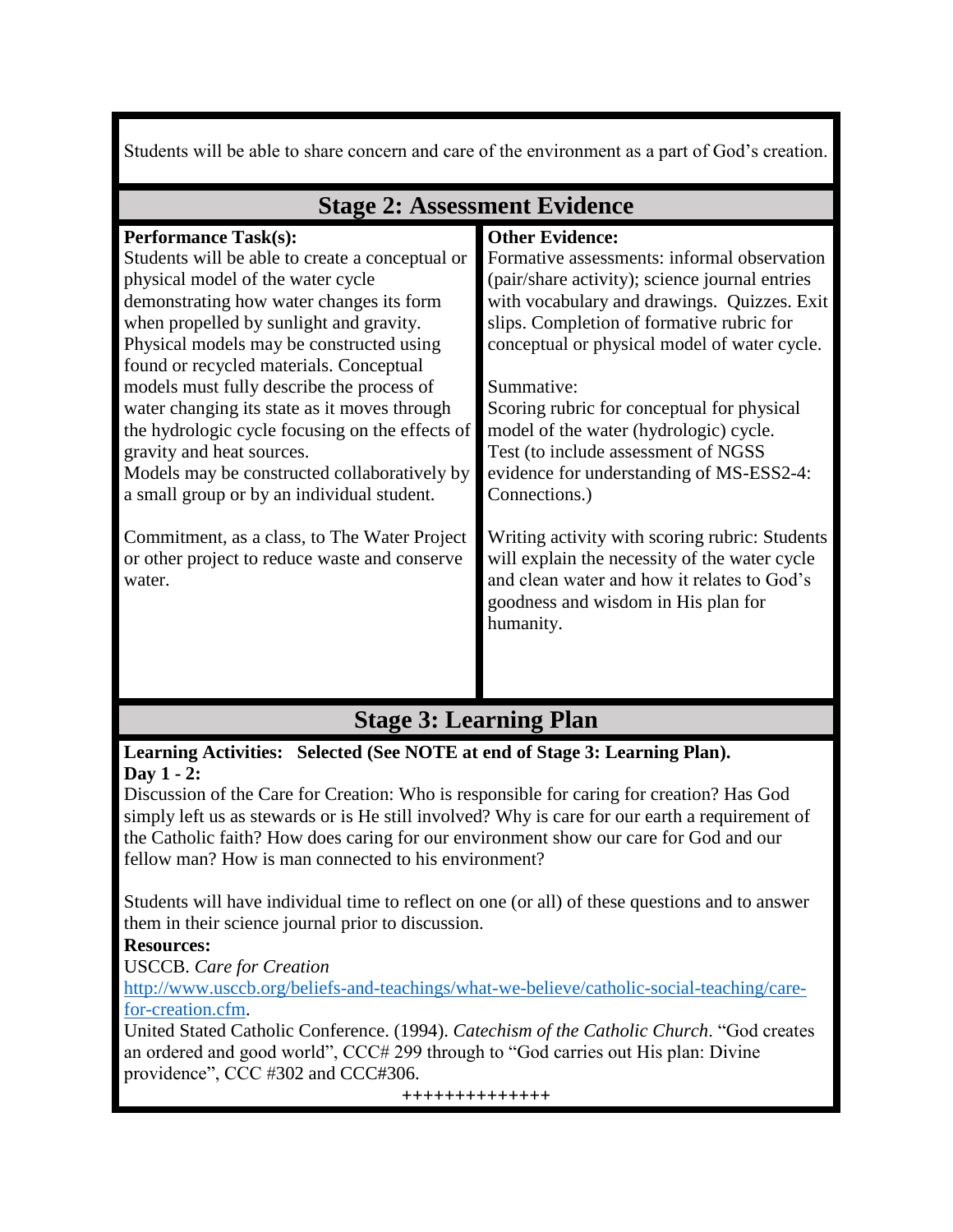#### **Day 2:**

Continuation of discussion from Day 1: Why do we find water beautiful and delightful? Why are we attracted to it? Why do we like to feel it, hear it? Why do we find water good? Why do we associate water with purity? How has man's actions impacted the water cycle on a global level?

What can we do to help those who do not have access to clean drinking water?

Working with partners, students will perform a search and find using their tablets, computers, and/or dictionaries or art materials to design a poster, digital presentation, or the teacher might have students write an essay bringing awareness of ways that we can help to care for God's creation incorporating X(number) of vocabulary words.

Define vocabulary words for the unit and record them in a science journal. Use Pair/Share for each student to state the word and then the definition.

#### **Resource suggestions**:

*Educating to Truth, Beauty, and Goodness*. Use some of the questions provided under the headings to develop focused questions about water and its nature. https://cardinalnewmansociety.org/catholic-curriculum-standards/appendix-a/ *The Water Cycle for Schools* <https://water.usgs.gov/edu/watercycle-kids.html> Interactive

Water Cycle Resource:<https://water.usgs.gov/edu/watercycle-kids-adv.html>

# **+++++++++++++++**

#### **Day 3-4:**

Teacher will demonstrate examples of ways that water can be purified (boiling, creating a purifying filter system, activated carbon filters, iodine, straining). Students will research and identify an area on the globe that has limited access to clean water and examine the climate and its impact on the water cycle.

Teacher will perform **The Rainmaker** experiment to show evaporation, condensation, water vapor, humidity, and precipitation asking students questions such as what causes each of these things. Can they work out of order? Why not?

The students will transfer this process to the earth's natural process using vocabulary from word list and discussing the inter-relationship between each process.

How does this process reveal God's graciousness, presence, and transcendence? How does this water cycle fulfill all that God foresaw for man?

Students will begin a writing assignment explaining the necessity of clean water and how it fulfills one way that God, in His graciousness and wisdom, provides for mankind.

#### **The Rainmaker**

<https://thewaterproject.org/resources/lesson-plans/rainmaker-experiment>

++++++++++++++++

#### **Day 5:**

Introduce *The Water Project, Inc*. or some other organization that assists with providing clean water, whether locally or globally. Review 10 ways clean water can change the world.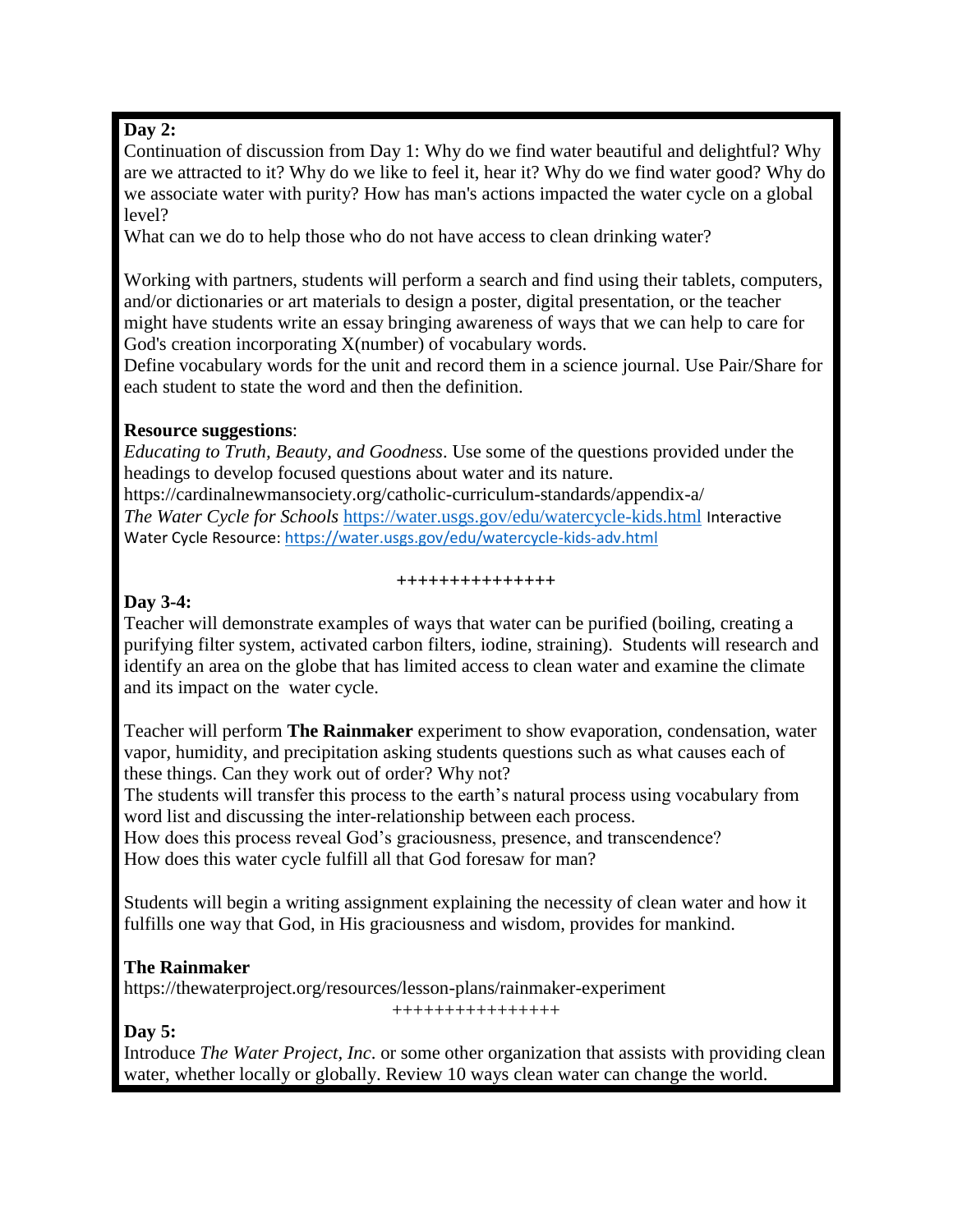Inspire students to initiate a commitment to reduce their waste of water (e.g. eliminating long showers, identifying and stopping running toilets, using a nozzle on a hose, and so forth). Have students write a paragraph on how they can be good stewards of God's creation.

#### **Suggested Resources:**

To find charities involved in water conservation: The Charity Navigator https://www.charitynavigator.org/index.cfm?keyword\_list=water&bay=search.results The Water Project

https://thewaterproject.org/why-water/10-ways-clean-water-changes-the-world

+++++++++++++++++

#### **Day 6:**

Watch *The Blue Planet* <https://www.youtube.com/watch?v=WBRXJvDk4dQ> or similar video discussing the necessity of water for life on the earth.

#### **Students will design a mini water cycle with gathered materials such as large bowls, tin cans, water, and plastic wrap.**

Hypothesize how the moisture in a cloud finally falls to the ground as precipitation.

How does the water cycle process bring water to different parts of the earth? What happens if we use Kool-Aid for water?

How do the three phases of water (liquid, gaseous, and frozen) tie together with the Earth's climate system effecting clouds, oceans, vegetation, snow pack and glaciers?

Hypothesize what would happen to the water cycle in the absence of the sun and/or gravity. Analyze how changes in the water cycle effect weather and climate.

Student research questions:

What effect does smoke from factories and exhaust from cars have on water vapor and air? Discussion of Acid Rain. Can the earth filter some of the toxins?

Review discussion on how pollution destroys the delight and joy we feel at the beauty of water. How does the lack of fresh water affect us?

Make a Mini water cycle

<https://thewaterproject.org/resources/lesson-plans/create-a-mini-water-cycle>

++++++++++++++++++++

#### **Day 7-9 (or as needed)**

In groups, students will create a conceptual or physical model of the water cycle showing the relationships and connections between the different phases of the cycle, the Earth's surface, and the atmosphere (See rubrics below). *(Presentation of projects can be added to include speaking and listening standards.)*

**Additional Lesson plans and student Resources:** NASA https://pmm.nasa.gov/education/subtopics/hydrologic-cycle USGS https://water.usgs.gov/edu/waterproperties.html NOAA http://www.noaa.gov/resource-collections/water-cycle The Water Project [https://thewaterproject.org/resources/the\\_water\\_cycle](https://thewaterproject.org/resources/the_water_cycle)

**NOTE: It is recommended that one or two of the lessons be discussion days where all participants are invited to focus on the value and nature of water and its cycle so as to develop deeper appreciation for the essence and gift of this system to mankind (See Day 1 and Day 2).**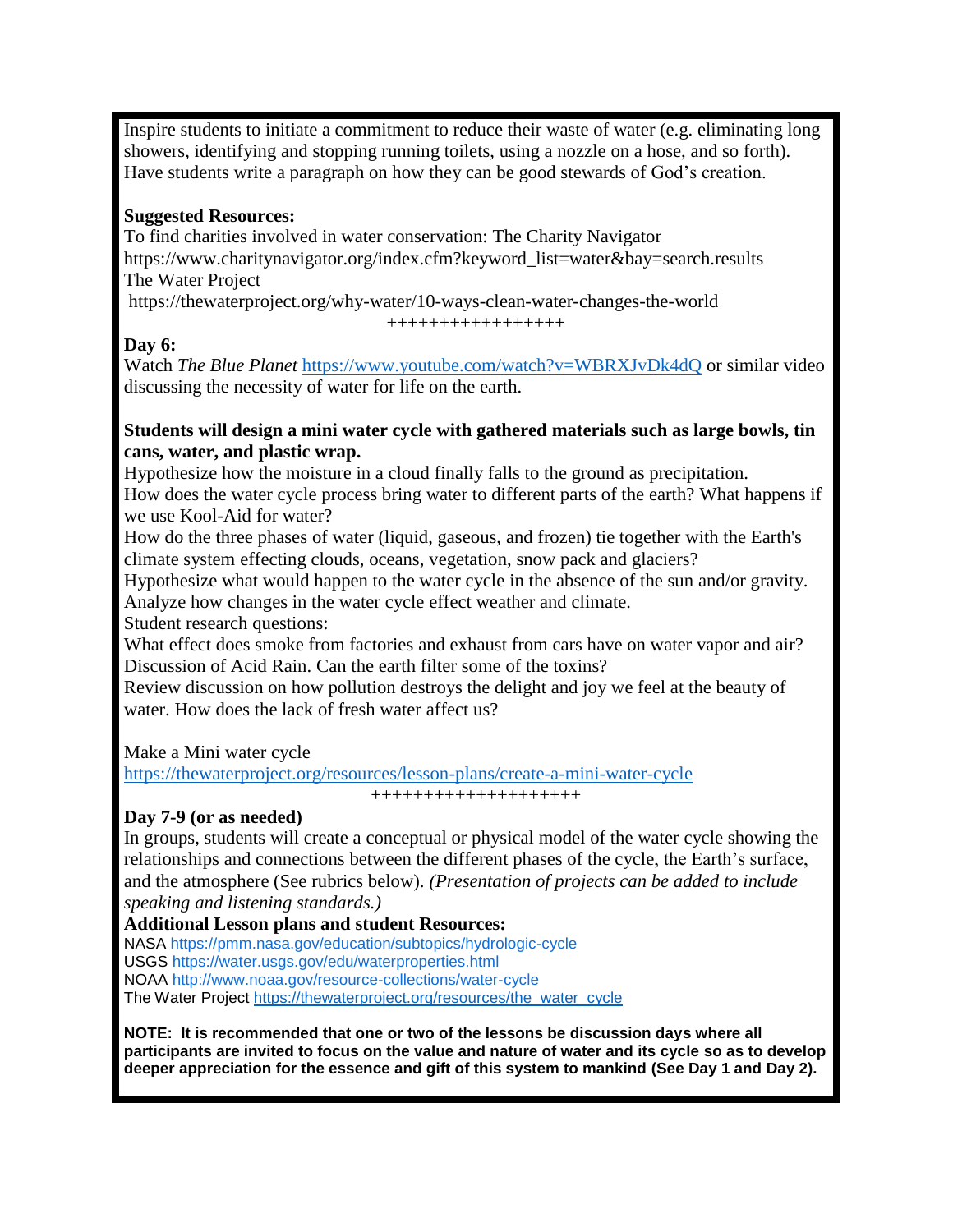#### **Vocabulary and Definitions:**

**Water (Hydrologic) cycle:** The continuous process by which water is circulated throughout the earth and the atmosphere through evaporation, condensation, precipitation, and the transpiration of plants and animals.

**Ground water**: Water that has seeped into the ground.

**Runoff**: Water that "runs off" the lands surface and moves according to gravity.

**Water vapor:** Water in a gas form.

**Humidity:** The amount of water vapor in the air.

**Evaporation**: An invisible process that changes liquid and frozen water into water-vapor gas that floats up into the sky to become clouds.

**Condensation:** Water vapor turning back into liquid form or ice.

**Precipitation:** The amount of water that falls to the earth in the form of rain, snow, or hail.

**Transpiration:** Water that is released by plants.

**Hydrosphere:** The water on or surrounding the surface of the globe, including the water of the oceans and the water in the atmosphere.

**Atmosphere:** The layer of gas that surrounds the Earth.

**Gravity:** The force that attracts a body toward the center of the Earth, or toward any other physical body having mass.

**Pollution:** The presence in or introduction into the environment of a substance or thing that has harmful or poisonous effects.

#### **Acid rain:** Rain that has been made acidic by certain pollutants in the air.

**Resources:** Large bowls activated carbon filters, chlorine, Plastic wrap Tin cans **Water** Computers/tablets/dictionaries Projector for video **Worksheet** Materials to create water cycle model

#### **Cross - Curricular Connection**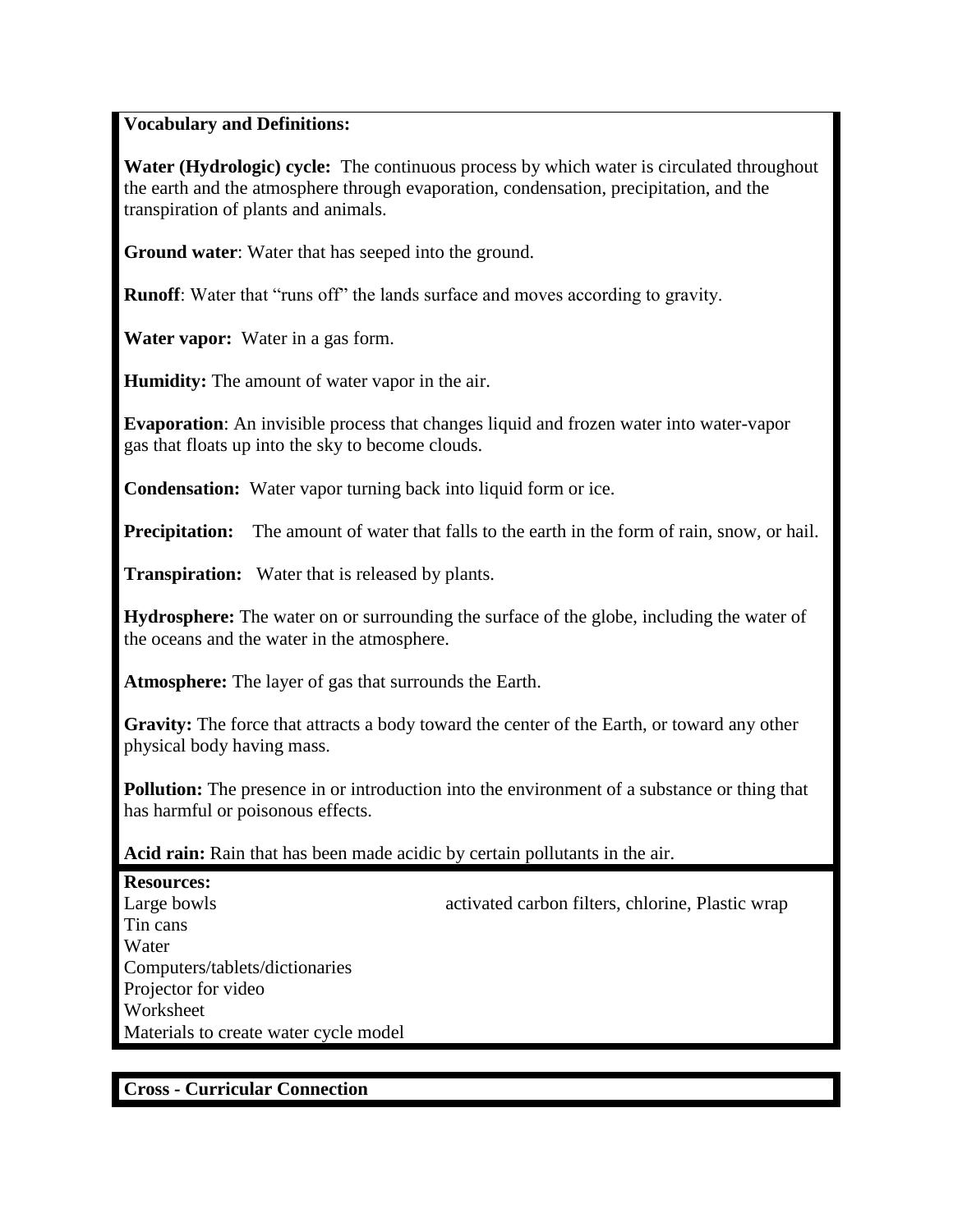Theology – Excerpts from *Laudoto Si!* Writing Speaking and Listening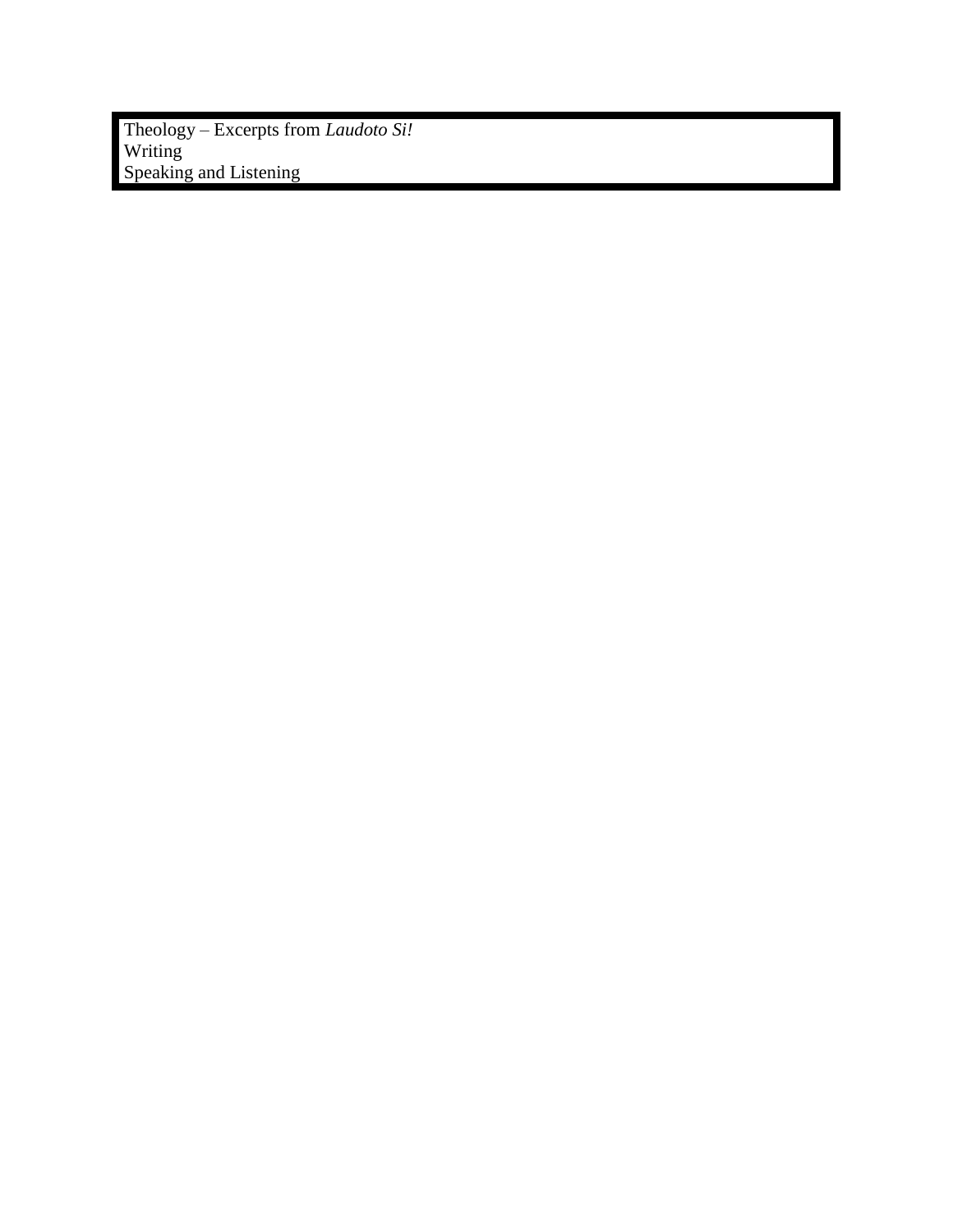# **Water Cycle Vocabulary Worksheet\***

- 1. Water (Hydrologic) Cycle:
- 2. Ground water
- 3. Runoff
- 4. Water vapor
- 5. Humidity
- 6. Evaporation
- 7. Condensation
- 8. Precipitation
- 9. Transpiration
- 10.Hydrosphere
- 11.Atmosphere
- 12.Gravity
- 13.Pollution
- 14.Acid Rain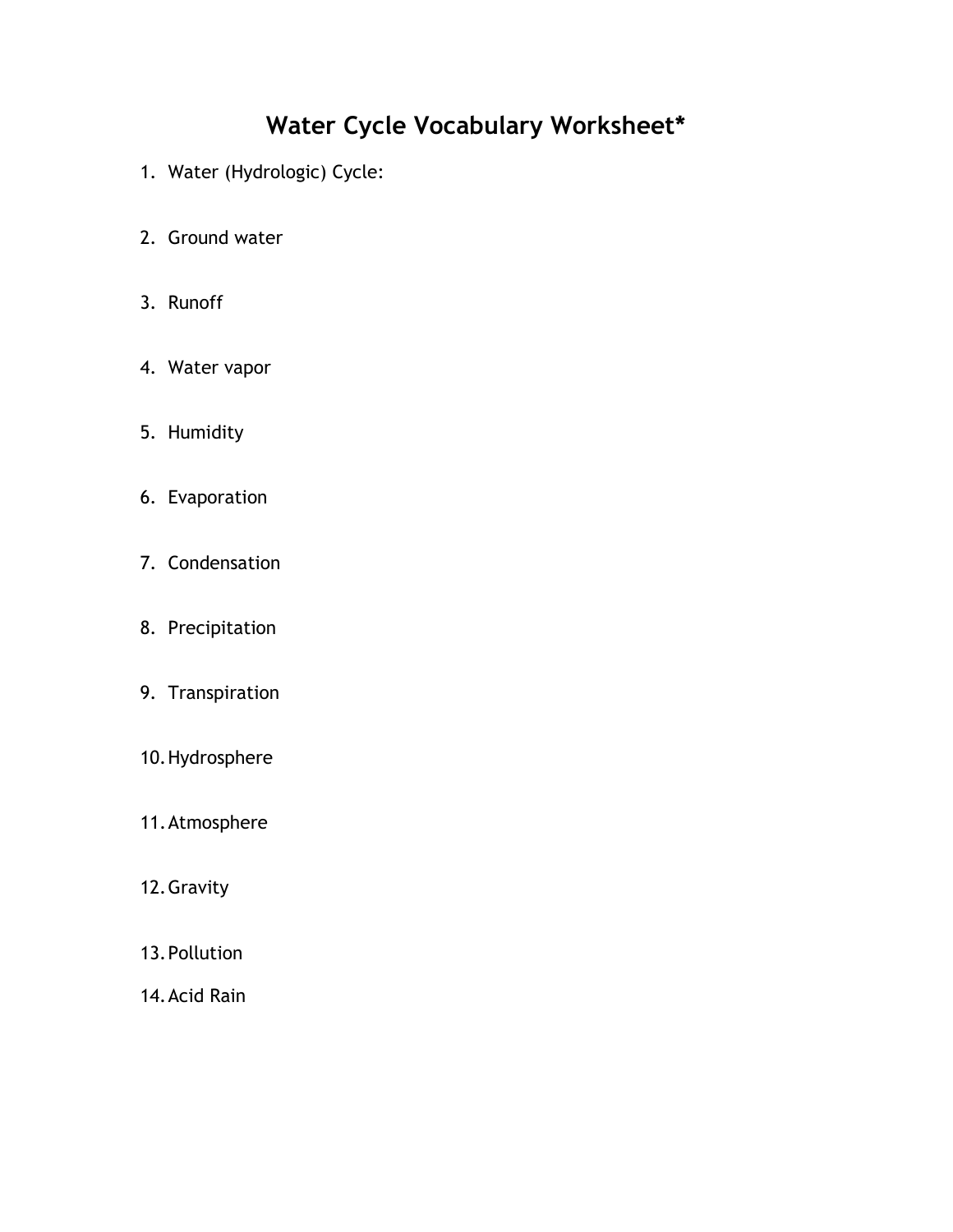# **Performance Checklist for Water (Hydrologic) Cycle Model (formative)**

| <b>Performance Criteria</b>                                                                                                                                                                                                   | Self | <b>Teacher</b> | <b>Comments</b> |
|-------------------------------------------------------------------------------------------------------------------------------------------------------------------------------------------------------------------------------|------|----------------|-----------------|
| 1. Written plans/diagrams of the<br>model were developed, reviewed,<br>and revised before constructing the<br>actual physical model.                                                                                          |      |                |                 |
| 2. A written narrative accompanies<br>the model to 1) present an<br>overview of the model and 2) to<br>explain the relationships* (see<br>below) between each stage and 3)<br>how the cycle exemplifies God's<br>orderliness. |      |                |                 |
| 3. All parts of the water cycle are<br>properly labeled.                                                                                                                                                                      |      |                |                 |
| 4. Vocabulary words used.                                                                                                                                                                                                     |      |                |                 |
| 5. The model has been constructed<br>with care and attention to detail.                                                                                                                                                       |      |                |                 |
| 6. Features are added to enhance the<br>model - color, texture, additional<br>components, etc.                                                                                                                                |      |                |                 |

#### **\*Relationships (from NGSS MS-ESS2-4 Evidence Statement)<sup>1</sup>**

- Energy transfer from the sun warms the Earth, which can evaporate into the atmosphere.
- Water vapor in the atmosphere forms clouds, which can cool and condense to produce precipitation that falls to the surface of Earth.
- Gravity causes water on land to move downhill (e.g., rivers and glaciers) and much of it eventually flows into oceans.
- Some liquid and solid water remains on land in the form of bodies of water and ice sheets.
- Some water remains in the tissues of plants and other living organisms, and this water is released when the tissues decompose.

 $\overline{a}$ 

<sup>1</sup> https://nextgenscience.org/sites/default/files/evidence\_statement/black\_white/MS-ESS2- 4%20Evidence%20Statements%20June%202015%20asterisks.pdf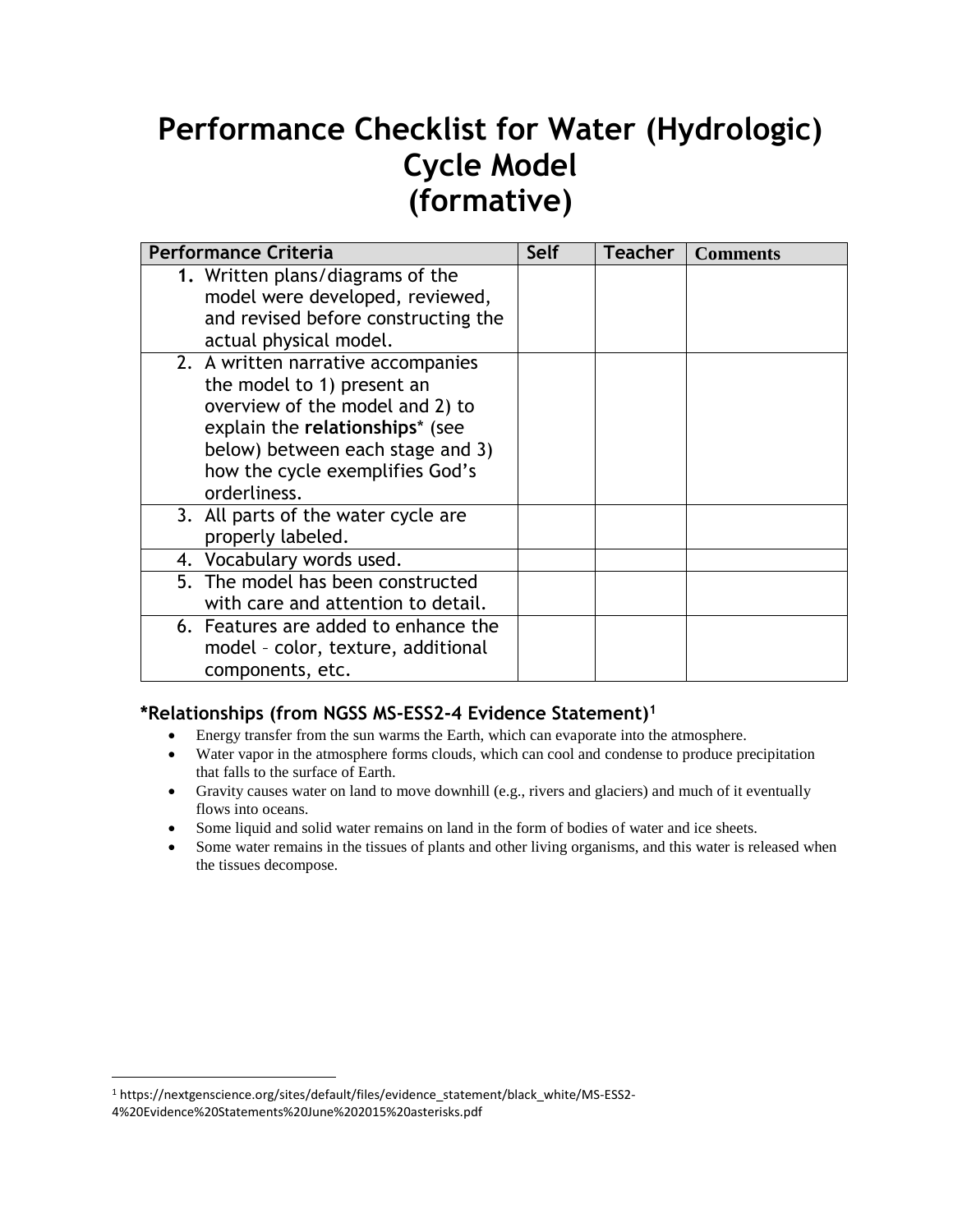| summative)                                                                                                                                    |                                                                                                                                                                                                                                     |                                                                                                                                                                                                                                                           |                                                                                                                                                                                                                                                                                       |  |  |  |
|-----------------------------------------------------------------------------------------------------------------------------------------------|-------------------------------------------------------------------------------------------------------------------------------------------------------------------------------------------------------------------------------------|-----------------------------------------------------------------------------------------------------------------------------------------------------------------------------------------------------------------------------------------------------------|---------------------------------------------------------------------------------------------------------------------------------------------------------------------------------------------------------------------------------------------------------------------------------------|--|--|--|
| <b>Performance Criteria</b>                                                                                                                   | <b>Achieved</b>                                                                                                                                                                                                                     | <b>Developing</b>                                                                                                                                                                                                                                         | <b>Beginning</b>                                                                                                                                                                                                                                                                      |  |  |  |
| Written plans/diagrams<br>1.<br>of the model were<br>developed, reviewed,<br>and revised before<br>constructing the actual<br>physical model. | Detailed written<br>plans/diagrams<br>were created of<br>the model with<br>several renditions<br>indicating<br>improvements.<br>8 - 10 pts.                                                                                         | Written<br>plans/diagrams<br>were created of<br>the model with<br>minor changes for<br>improvement.<br>$5 - 7$ pts.                                                                                                                                       | Sketch plans/diagrams<br>were created of the<br>model with little<br>modification to<br>original design.<br>$0 - 4pts.$                                                                                                                                                               |  |  |  |
| $\overline{2}$ .<br>A written narrative<br>accompanies the model<br>to explain what the<br>model represents.                                  | Detailed written<br>narrative provides<br>1) an overview of<br>the water cycle,<br>2) addresses the<br>interdependency<br>of each stage and<br>3) how the cycle<br>exemplifies God's<br>orderliness of<br>creation.<br>20 - 25 pts. | Written narrative<br>provides basic<br>explanation of<br>overview,<br>addresses most<br>interdependency<br>of water cycle and<br>includes a limited<br>explanation of<br>how the cycle<br>exemplifies God's<br>orderliness of<br>creation<br>15 - 19 pts. | Written narrative<br>lacks complete detail<br>of water cycle or<br>lacks complete<br>explanation of<br>interdependency of<br>water cycle, or lacks<br>reasonable<br>explanation of God's<br>orderliness of<br>creation. One, or<br>more of the three<br>components is/are<br>missing. |  |  |  |
|                                                                                                                                               |                                                                                                                                                                                                                                     |                                                                                                                                                                                                                                                           | $0 - 14$ pts.                                                                                                                                                                                                                                                                         |  |  |  |
| 3.<br>All parts of the water<br>cycle are properly<br>labeled.                                                                                | All parts of the<br>water cycle are<br>labeled correctly<br>and provide brief<br>definitions.<br>18 - 20 pts.                                                                                                                       | All parts of the<br>water cycle are<br>labeled.<br>15 - 17 pts.                                                                                                                                                                                           | Most parts of the<br>water cycle are<br>labeled with a few<br>missing components.<br>$0 - 14$ pts.                                                                                                                                                                                    |  |  |  |
| Vocabulary words used.<br>4.                                                                                                                  | All vocabulary<br>words used.<br>4-5 pts.                                                                                                                                                                                           | All but one or two<br>vocabulary words<br>used.<br>2-3 pts.                                                                                                                                                                                               | Three or more missing<br>vocabulary words. 0-1<br>pt.                                                                                                                                                                                                                                 |  |  |  |
| 5.<br>The model has been<br>constructed with care<br>and attention to detail.                                                                 | No stray marks<br>are visible. All<br>components<br>adhere properly.<br>All coloring is<br>complete.<br>18 - 20 pts.                                                                                                                | A few stray<br>markings or<br>unattached<br>components. All<br>coloring is<br>essentially<br>complete.<br>15 - 17 pts.                                                                                                                                    | Model is falling apart,<br>or appears created at<br>the last minute.<br>$0 - 14$ pts.                                                                                                                                                                                                 |  |  |  |
| Features are added to<br>6.<br>enhance the model -<br>color, texture,<br>additional components,<br>etc.                                       | <b>Numerous</b><br>additional<br>features are<br>added to the<br>water cycle<br>beyond those<br>presented in the<br>vocabulary word<br>list. Originality is                                                                         | All features of<br>water cycle are<br>present with one<br>or two additional<br>features added to<br>enhance the<br>model beyond the<br>vocabulary word<br>list. Some stray                                                                                | No additional features<br>are included to<br>enhance the model.<br>Basic components are<br>missing or not aligned<br>properly. Numerous<br>stray markings, lacks<br>color and/or no<br>originality.                                                                                   |  |  |  |

# **Grading Rubric for Water (Hydrologic) Cycle Model (summative)**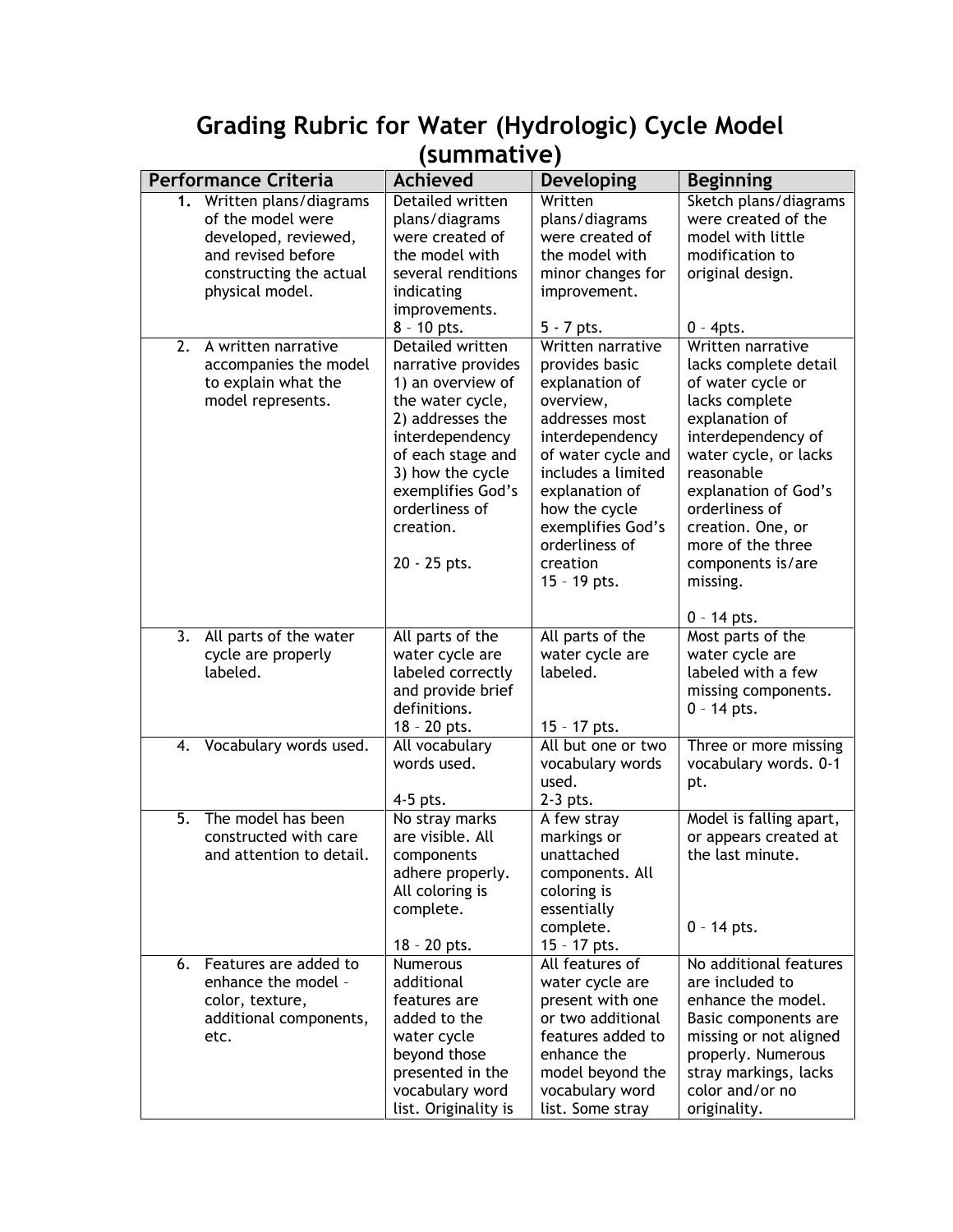|        | evident. No stray<br>markings. Has<br>professional<br>appearance.<br>$18 - 20$ pts. | markings and/or<br>incomplete parts,<br>but overall<br>exemplifies the<br>water cycle.<br>$15 - 17$ pts. | $0 - 14$ pts. |
|--------|-------------------------------------------------------------------------------------|----------------------------------------------------------------------------------------------------------|---------------|
| Totals |                                                                                     |                                                                                                          |               |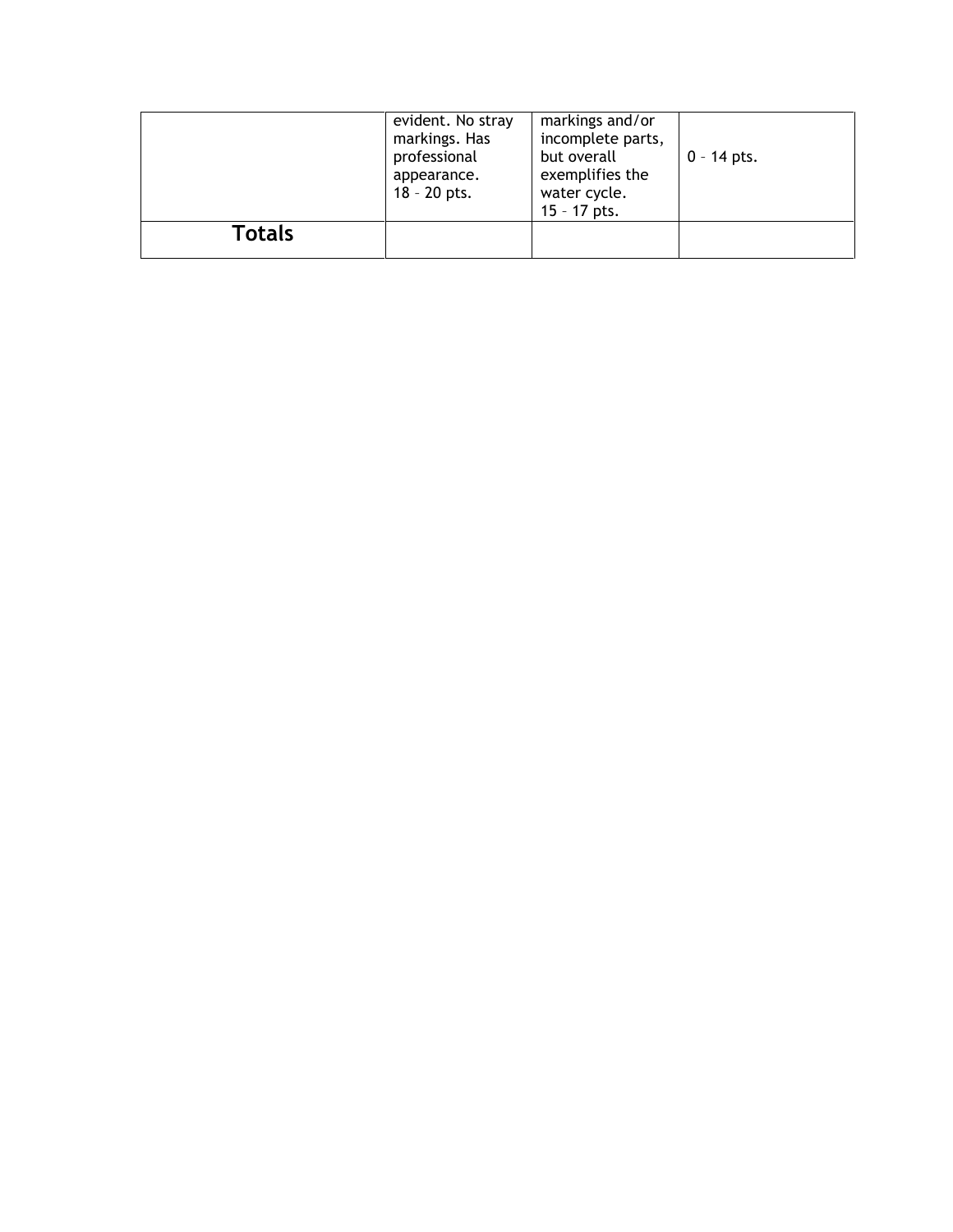| <b>Student Name:</b>                                                                                                                                                                                                                                                                      |                                             |
|-------------------------------------------------------------------------------------------------------------------------------------------------------------------------------------------------------------------------------------------------------------------------------------------|---------------------------------------------|
| Care of Creation: Who is responsible for                                                                                                                                                                                                                                                  | <b>Discussion Points (list below)</b>       |
| caring for creation? Has God simply left us as                                                                                                                                                                                                                                            |                                             |
| stewards or is He still involved?                                                                                                                                                                                                                                                         |                                             |
| Use checks or tally marks to indicate                                                                                                                                                                                                                                                     |                                             |
| understanding.                                                                                                                                                                                                                                                                            |                                             |
|                                                                                                                                                                                                                                                                                           | God does not abandon His people. He is      |
|                                                                                                                                                                                                                                                                                           | always present to them.                     |
|                                                                                                                                                                                                                                                                                           | God holds all things in existence.          |
|                                                                                                                                                                                                                                                                                           | God is greater than His works. First Cause. |
|                                                                                                                                                                                                                                                                                           | God cooperates with His creatures.          |
|                                                                                                                                                                                                                                                                                           | God grants dignity to His creatures.        |
|                                                                                                                                                                                                                                                                                           | God places man above all creation.          |
|                                                                                                                                                                                                                                                                                           | Other points                                |
|                                                                                                                                                                                                                                                                                           |                                             |
| Why is care of our earth a requirement of the<br>Catholic faith? How does caring for our<br>environment show our care for God and our<br>fellow man? How is man connected to his<br>environment?<br>Use checks or tally marks to indicate<br>understanding.                               | <b>Discussion Points (list below)</b>       |
|                                                                                                                                                                                                                                                                                           | Everything is connected. Symbiotic          |
|                                                                                                                                                                                                                                                                                           | relationships.                              |
|                                                                                                                                                                                                                                                                                           | All creation is from God.                   |
|                                                                                                                                                                                                                                                                                           | All creation is God's gift to all mankind.  |
|                                                                                                                                                                                                                                                                                           | What we do now to the environment effects   |
|                                                                                                                                                                                                                                                                                           | future generations.                         |
|                                                                                                                                                                                                                                                                                           | Man's consumeristic mentality. Need for     |
|                                                                                                                                                                                                                                                                                           | replenishment and rest.                     |
|                                                                                                                                                                                                                                                                                           | Need for discipline of ecological           |
|                                                                                                                                                                                                                                                                                           | transformation of earth's resources.        |
|                                                                                                                                                                                                                                                                                           | Other points                                |
|                                                                                                                                                                                                                                                                                           |                                             |
| Why do we find water beautiful and<br>delightful? Why are we attracted to it? Why<br>do we like to feel it, hear it? Why do we find<br>water good? Why do we associate water with<br>purity? What is the value, purpose, and nature<br>of water?<br>Use checks or tally marks to indicate | <b>Discussion Points</b>                    |
| understanding.                                                                                                                                                                                                                                                                            |                                             |

# **Checklist for Science Journal or Discussion Points – Formative Assessment<sup>2</sup>**

 $\overline{a}$ 

<sup>2</sup> Please see D. Donohue's article in the *[Catholic Curriculum Standards](https://cardinalnewmansociety.org/catholic-curriculum-standards/appendix-b/)* (2016), Appendix B for a discussion on assessing noncognitive standards.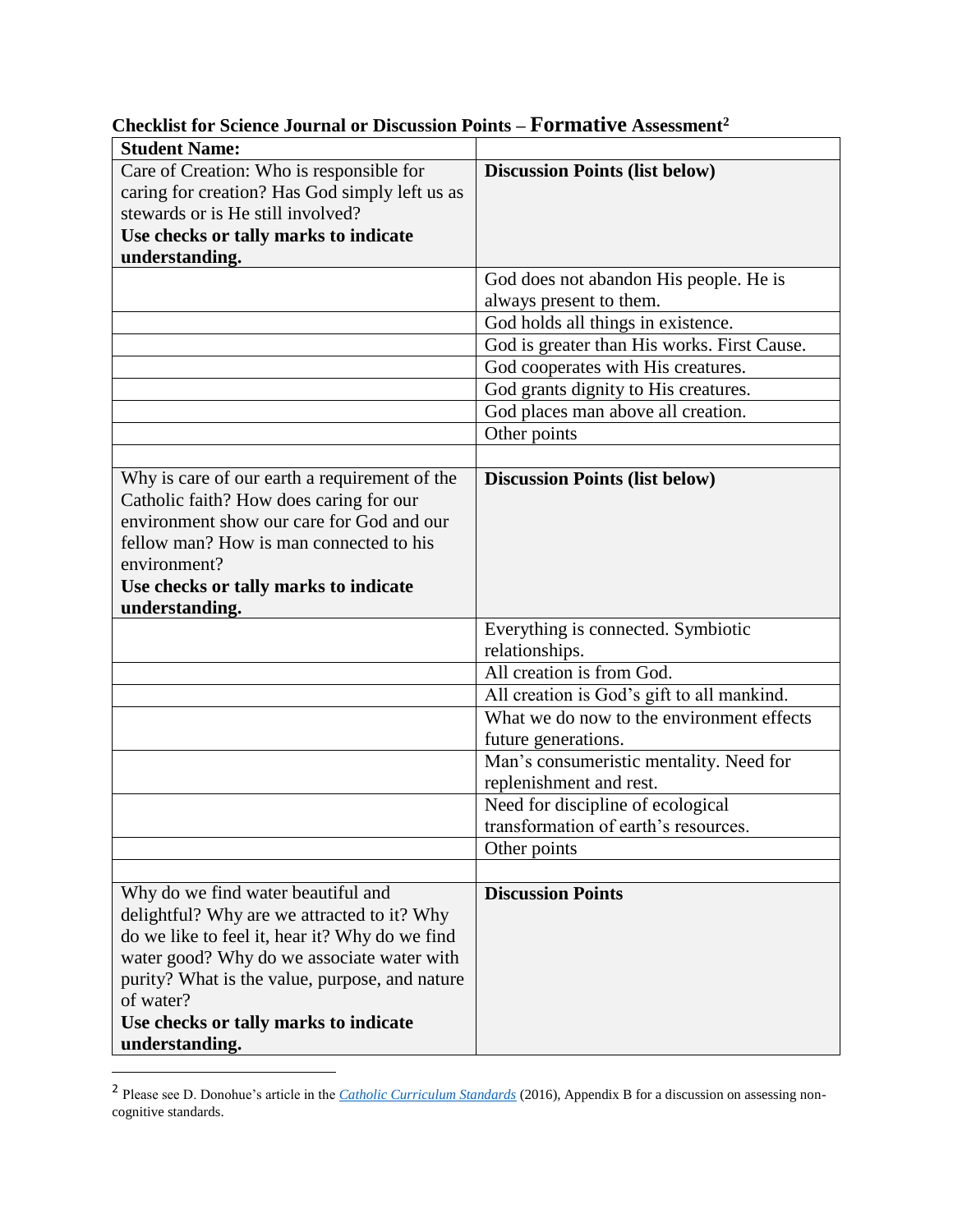|                                            | The Earth is made up of water. (71% of the                            |
|--------------------------------------------|-----------------------------------------------------------------------|
|                                            | earth's surface is water.)                                            |
|                                            | Man is composed of water. $(50 - 75\%)$                               |
|                                            | depending on age.)                                                    |
|                                            | Water is soothing on the skin. It cleans as it                        |
|                                            | flows.                                                                |
|                                            | The sound of water is acceptable to the ear                           |
|                                            | (e.g., trickling water, flowing water, rushing<br>water).             |
|                                            | Water has no taste and is absorbed well into<br>our digestive system. |
|                                            | Water has a radiance, brilliance. It attracts the<br>eye.             |
|                                            | Water is essential for our life and the lives of                      |
|                                            | all living things. It has tremendous value.                           |
|                                            | Other points                                                          |
|                                            |                                                                       |
|                                            |                                                                       |
| How have man's actions impacted the water  | <b>Discussion Points (list below)</b>                                 |
| cycle on a global level? What can we do to |                                                                       |
| help those who do not have access to clean |                                                                       |
| water?                                     |                                                                       |
| Use checks or tally marks to indicate      |                                                                       |
| understanding.                             |                                                                       |
|                                            | Man-made pollutants entering the air, water,                          |
|                                            | or earth, if left unfiltered, harms all living                        |
|                                            | things.                                                               |
|                                            | Be mindful of toxins let out into the                                 |
|                                            | environment.                                                          |
|                                            | Not waste water unnecessarily.                                        |
|                                            | Give water to the thirsty. (Individually or                           |
|                                            | through organizations, projects.)                                     |
|                                            | Other points                                                          |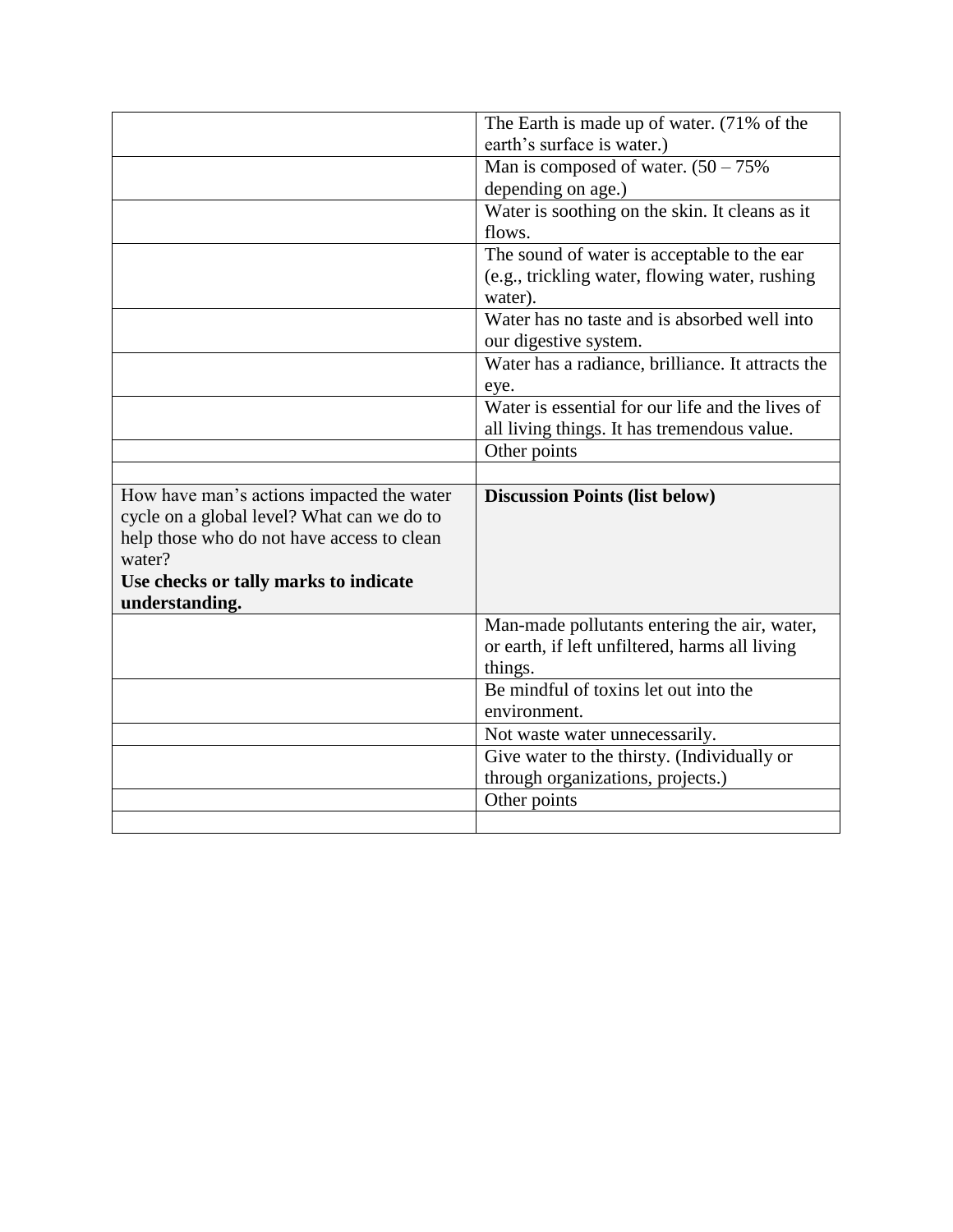# **Summative Test (to include)**

### **MS-ESS2-4 Connections<sup>3</sup>**

Students use the model to account for both energy from light and the force of gravity driving water cycling between oceans, the atmosphere, and land, including that:

- Energy from the sun drives the movement of water from the Earth (e.g., oceans, landforms, plants) into the atmosphere through transpiration and evaporation.
- Water vapor in the atmosphere can cool and condense to form rain or crystallize to form snow or ice, which returns to Earth when pulled down by gravity.
- Some rain falls back into the ocean, and some rain falls on land, Water that falls on land can:
	- 1. Be pulled down by gravity to form surface waters such as rivers, which join together and generally flow back into the ocean.
	- 2. Evaporate back into the atmosphere.
	- 3. Be taken up by plants, which release it through transpiration and also eventually through decomposition.
	- 4. Be taken up by animals, which release it through respiration and also eventually through decomposition.
	- 5. Freeze (crystallize) and/or collect in frozen form, in some cases forming glaciers or ice sheets.
	- 6. Be stored on land in bodies of water or below ground in aquifers.

Students use the model to describe that the transfer of energy between water and its environment drives the phase changes that drive water cycling through evaporation, transpiration, condensation, crystallization, and precipitation.

Students use the model to describe how gravity interacts with water in different phases and locations to drive water cycling between the Earth's surface and the atmosphere.

 $\overline{a}$ 

<sup>3</sup> https://nextgenscience.org/sites/default/files/evidence\_statement/black\_white/MS-ESS2- 4%20Evidence%20Statements%20June%202015%20asterisks.pdf